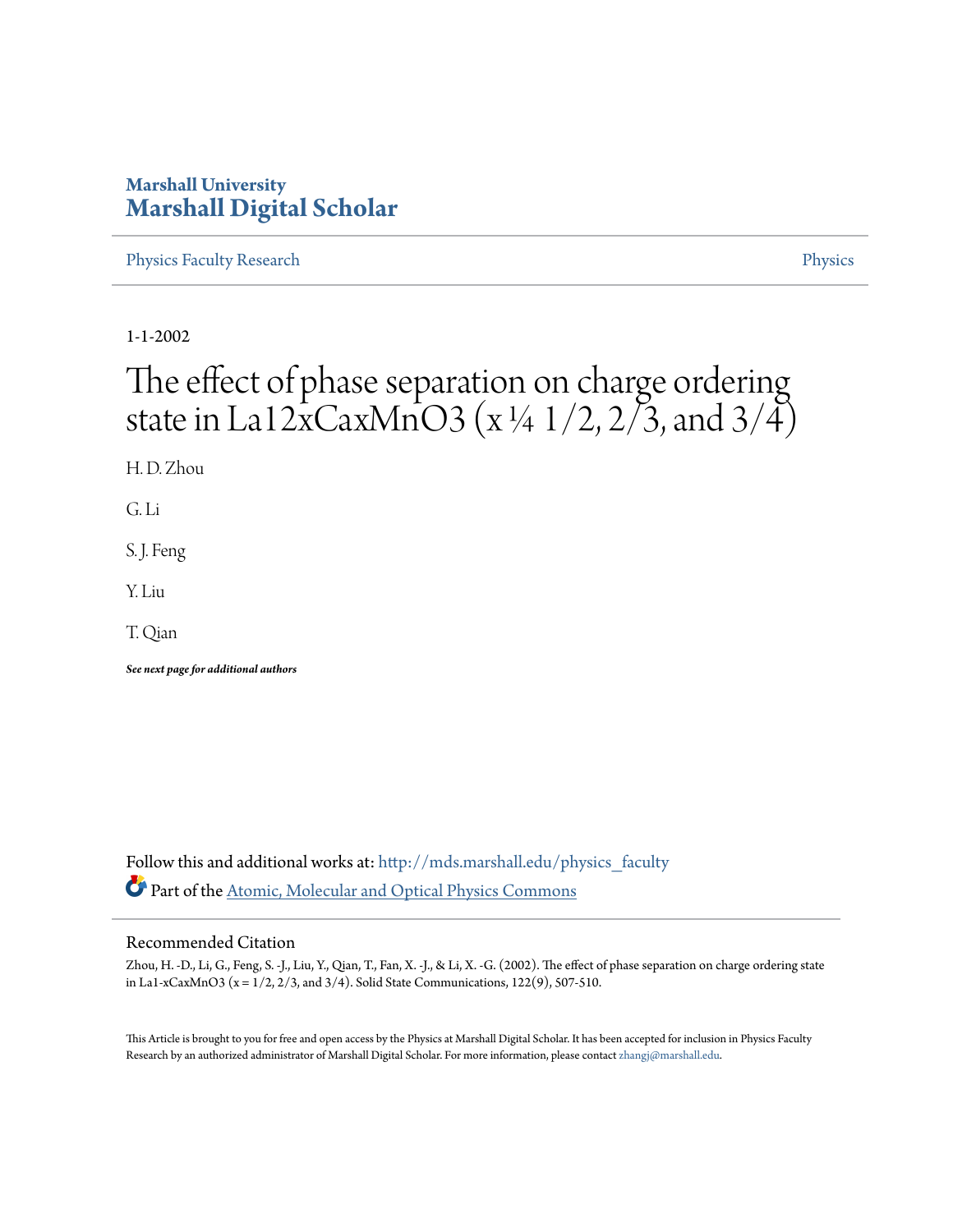#### **Authors**

H. D. Zhou, G. Li, S. J. Feng, Y. Liu, T. Qian, Xiaojuan Fan, and X. G. Li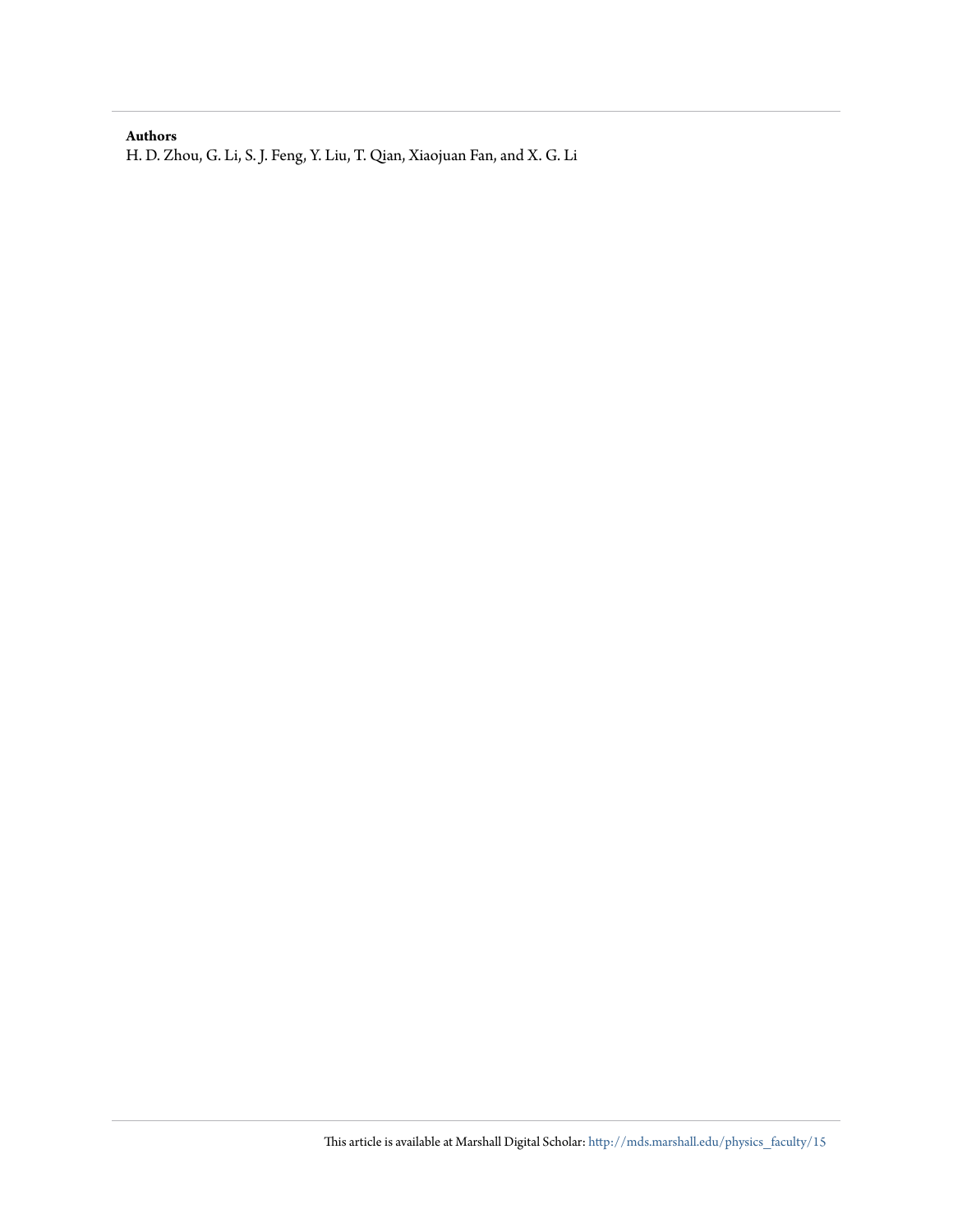

Solid State Communications 122 (2002) 507–510

solid state communications

[www.elsevier.com/locate/ssc](http://www.elsevier.com/locate/ssc)

## The effect of phase separation on charge ordering state in  $La_{1-x}Ca_xMnO_3$  ( $x = 1/2, 2/3,$  and 3/4)

H.-D. Zhou, G. Li, S.-J. Feng, Y. Liu, T. Qian, X.-J. Fan, X.-G. Li\*

Structure Research Laboratory, Department of Materials Science and Engineering, University of Science and Technology of China, Hefei 230026, People's Republic of China

Received 5 February 2002; accepted 12 March 2002 by H. Akai

#### Abstract

The magnetic phase separation characteristics are found in manganese perovskite  $La_{1/3}Ca_{2/3}MnO_3$  by electron spin resonance (ESR) and magnetization measurements. An extra resonance signal observed in ESR spectra just above the charge ordering (CO) temperature  $T_{\text{CO}}$  provides strong evidence for the existence of ferromagnetic (FM) clusters near the CO state. The investigation of the resistivity of  $La_{1-x}Ca_xMnO_3$  ( $x = 1/2$ , 2/3, and 3/4) in different magnetic fields up to 14 T shows that the effect of magnetic fields on CO state decreases with increasing  $x$ . Our results indicate that the percolative characteristics of the phase separation between FM clusters and CO state for  $x = 1/2$  and 2/3 samples are related to the magnetic field dependence of CO state. However, for  $x = 3/4$  it is assumed that there are no obvious FM clusters in the CO phase.  $\circ$  2002 Published by Elsevier Science Ltd.

PACS: 75.30.Kz; 75.30.Vn

Keywords: A. Magnetically ordered materials; D. Electronic transport; D. Phase transitions

#### 1. Introduction

The regime of intermediate and low hole densities of  $La_{1-x}Ca_xMnO_3$ , the former being close to the antiferromagnetic (AF) CE-type state at  $x = 0.5$  and the latter to the AF A-type state at  $x = 0$ , is complex and interesting. In this region, the ferromagnetic (FM) metallic state caused by double-exchange [1,2] is in competition with other states, notably AF ones, leading to the mixed-phase tendencies. In recent years, a considerable experimental work, such as the electron and X-ray diffraction experiments [3], the study using  $55$ Mn NMR techniques [4], and the analysis of magnetization, resistivity, and specific heat [5,6] has confirmed the existence of mixed-phase of FM and charge ordering (CO) state  $[7-9]$  in  $La_{1-x}Ca_xMnO_3$  near  $x = 0.5$ . But whether there is a mixed-phase for  $x > 0.5$  is not very clear. Ibarra and De Teresa [10] reported that the  $x = 0.65$ state is very stable upon the application of a magnetic field.

0038-1098/02/\$ - see front matter © 2002 Published by Elsevier Science Ltd. PII:  $S0038 - 1098(02)00148 - 5$ 

The studies of Radaelli et al. [11] on the  $x = 2/3$  compound arrived at the conclusion that a 'Wigner crystal' charge arrangement is stable at this density. All these results seem to show there is no obvious mixed magnetic phase when  $x > 0.5$ . In this paper, we used electron spin resonance (ESR) method to detect phase separation in  $x = 2/3$  sample for its high sensitivity to the coexistence of different magnetism phases. The coexistence of paramagnetic regime and ferromagnetic regime was observed just above the charge ordering temperature  $T_{CO}$ . This intrinsic physical property may be related to the effect of the magnetic field on the CO state.

#### 2. Experimental

Polycrystalline samples of  $La_{1-x}Ca_xMnO_3$  ( $x = 1/2, 2/3,$ and 3/4) were prepared by a standard solid-state reaction method. A stoichiometric mixture of high purity  $La_2O_3$ (baked above 800 °C for 2 h),  $CaCO<sub>3</sub>$ , and MnO<sub>2</sub> was ground and calcined at 1200  $\degree$ C for 24 h. The reactant was reground intermediately and pressed into pellets for

Corresponding author. Tel.:  $+86-551-3603408/3603943$ ; fax:  $+86-551-3603408.$ 

E-mail address: lixg@ustc.edu.cn (X.G. Li).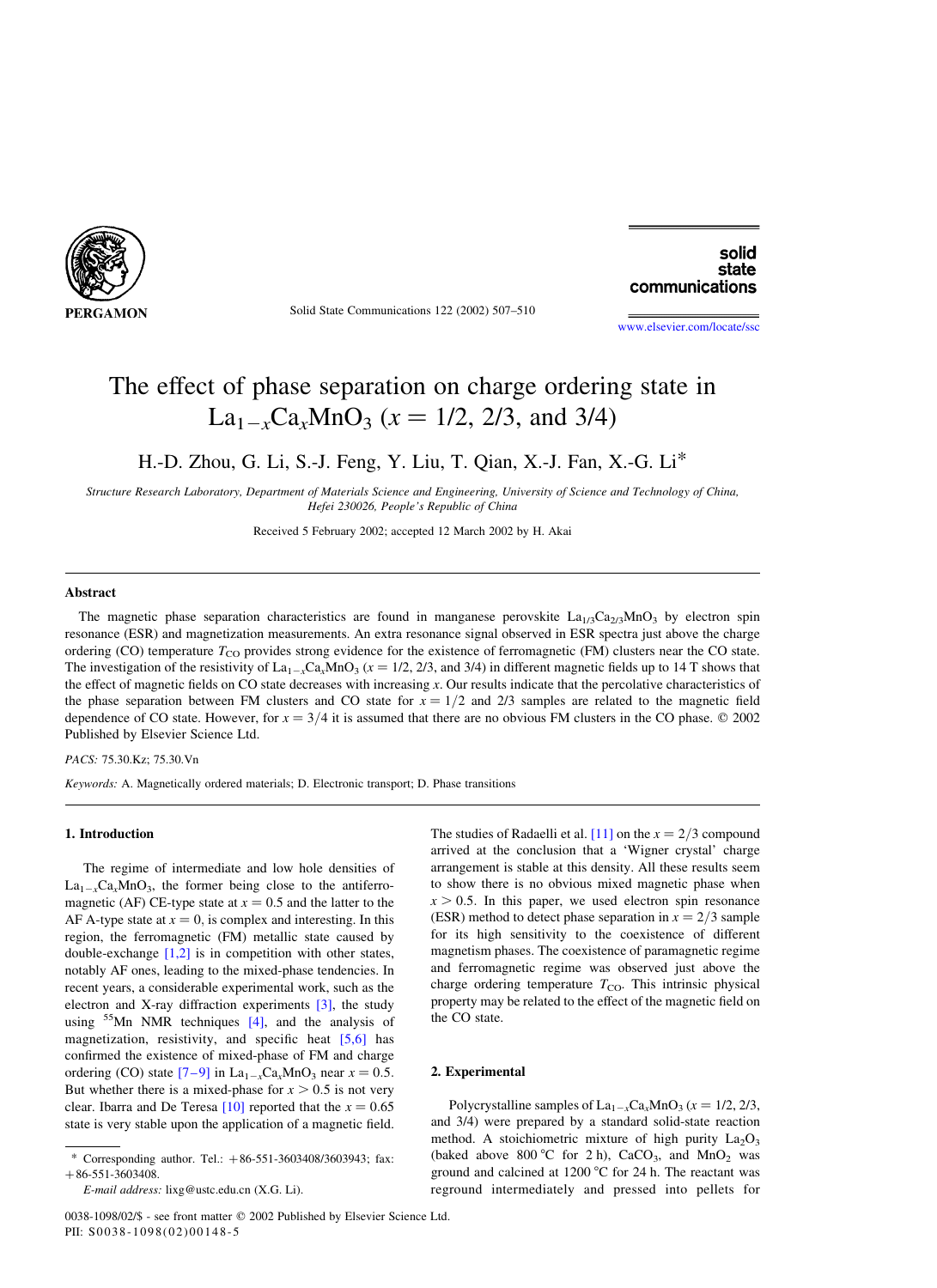

Fig. 1. XRD patterns for the series of  $La_{1-x}Ca_xMnO_3$  ( $x = 1/2, 2/3$ , and 3/4).

sintering at 1300 °C for 24 h. The powder X-ray diffraction patterns were recorded by a MacScience MAXP18AHF diffractometer using  $Cu K<sub>\alpha</sub>$  radiation. The resistivity was measured by a standard four-probe technique by warming up to the room temperature at a rate of 2 K/min. The ESR measurements were performed at 9.47 GHz using a BRUKER ER-200D spectrometer. The magnetization was measured in a vibrating sample magnetometer (VSM) Ricken Denshi BH55 at a magnetic field of 1000 Oe.

#### 3. Result and discussion

XRD patterns for the series of  $La_{1-x}Ca_xMnO_3$  ( $x = 1/2$ ,  $2/3$ , and  $3/4$ ) are shown in Fig. 1, and all samples were found to exist in single phase only. The peaks are sharp and can be indexed with the cubic structure.

Fig. 2 shows the temperature dependencies of the resistivity ( $\rho(T)$ ) of La<sub>1-x</sub>Ca<sub>x</sub>MnO<sub>3</sub> ( $x = 1/2, 2/3,$  and 3/4) in different magnetic fields.  $\rho(T)$  for  $x = 1/2$  (Fig. 2(a)) at zero field rises steeply due to the charge ordering at  $T <$  $T_{\rm CO}$  (193 K) which is determined by the peak temperature of the d ln  $\rho(T)/d(1/T) \sim T$  curve in the inset according to Ramirez et al. [12] and when  $H = 10$  T it still exhibits semiconductor-like behavior when  $T < 123$  K suggesting that the charge lattice does not dissociate. However, it shows metal-like behavior when  $H = 12$  and 14 T below 146 K. which implies the collapse of CO state.  $\rho(T)$  for  $x = 2/3$  $(Fig. 2(b))$  becomes a bit smaller and exhibits semiconductorlike behavior even as  $H = 14$  T, but its  $T_{\rm CO}$  obviously shifts to low temperature region with increasing magnetic field as shown in the inset.  $T_{CO}$  are equal to 205, 203, 197, and 189 K for  $H = 0, 5, 10$  and 14 T, respectively. For  $x = 3/4$ 



Fig. 2. Temperature dependencies of resistivity in different magnetic fields (Inset: temperature variations of d ln  $\rho(T)/d(1/T)$ ) for: (a)  $La_{1/2}Ca_{1/2}MnO_3$ , (b)  $La_{1/3}Ca_{2/3}MnO_3$ , and (c)  $La_{1/4}Ca_{3/4}$ .  $MnO<sub>2</sub>$ 

(Fig. 2(c)),  $T_{\text{CO}}$  (246 K) is almost unchanged even when the magnetic field was up to 14 T.

We replotted the  $\rho \sim T$  curves for  $\text{La}_{1-x}\text{Ca}_x\text{MnO}_3$  as  $ln(\rho/T) \sim T$  in Fig. 3(a). It is found that the lowtemperature resistivity in the CO state in different magnetic fields shows linear dependence quite well, which suggests that the low-temperature resistivity accords with the adiabatic small polaron hopping model,  $\rho = BT \exp(E_P/k_B T)$ , where  $B$  is a constant,  $E_P$  the resistivity activation energy, and  $k_B$  the Boltzmann constant [13]. Obviously  $E_P$  decreases a bit with the increase of H for  $x = 2/3$  and 3/4, as shown in Fig. 3(b).

To reveal the magnetic nature of these samples clearly, we measured the ESR spectra of  $La_{1/3}Ca_{2/3}MnO_3$  and  $La<sub>1/4</sub>Ca<sub>3/4</sub>MnO<sub>3</sub>$  at various temperatures as shown in Fig. 4(a) and (b), respectively. The ESR signals for  $La<sub>1/3</sub>Ca<sub>2</sub>$  $3MnO<sub>3</sub>$  consist of a single line which has a line shape close to Lorentzian with Lánder factor  $g = 2.0$  above 270 K. This signal is believed to be primarily due to Mn ions in paramagnetic state [14]. Below 270 K, there is an extra peak deviating from the resonance field position with  $g = 2.0$  and shifting to low field. At the meantime, the original peak with  $g = 2.0$  almost disappears as the temperature decreases to near  $T_{\text{CO}} = 205$  K as determined from the inset of Fig. 2(b). This result indicates that two different moment phases coexist in this temperature range (270–210 K). As shown in Fig. 5, the magnetization for  $La<sub>1/3</sub>Ca<sub>2/3</sub>MnO<sub>3</sub>$  has a broad shoulder around 210–260 K, which suggests the presence of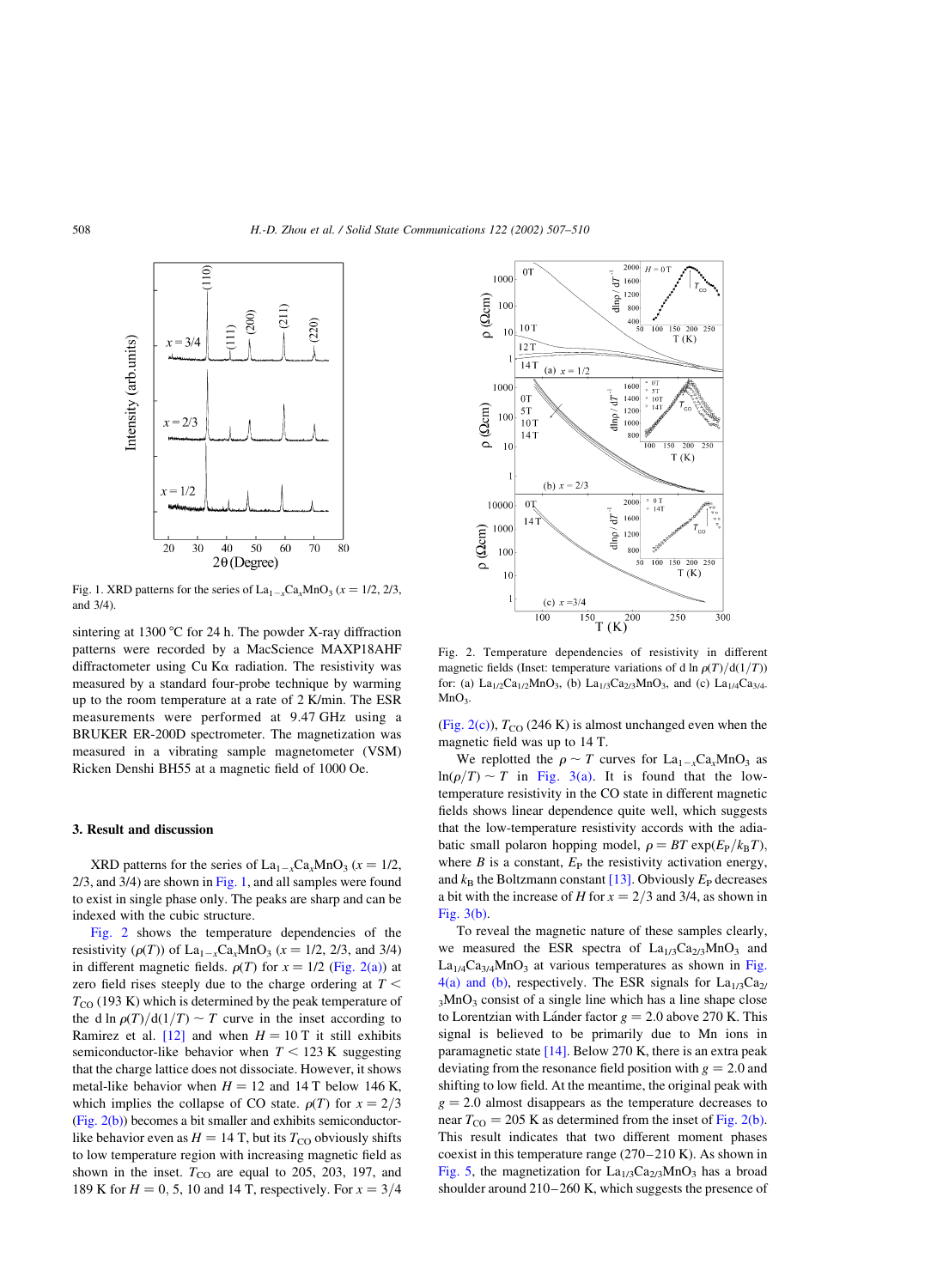

Fig. 3. (a)  $ln(\rho/T)$  versus  $1/T$  in different magnetic fields for  $La_{1-x}Ca_xMnO_3$ . The symbols are experimental data and the solid lines are fits to small polaron model, (b) the magnetic field dependencies of  $E_P$  for  $La_{1-x}Ca_xMnO_3$ . Solid squares are experimental data and the line guides the eyes.

ferromagnetic component in this temperature range. So, the extra line of ESR signal originates from the presence of ferromagnetic phase. This result means that near above CO state there are FM clusters embedded in the paramagnetic background in  $La<sub>1/3</sub>Ca<sub>2/3</sub>MnO<sub>3</sub>$ . However, for  $La<sub>1/4</sub>Ca<sub>3/3</sub>$  $_4$ MnO<sub>3</sub>, above  $T_{CO} \approx 240$  K the ESR signals of La<sub>1/4</sub>Ca<sub>3/</sub> 4MnO3 show characteristics of the paramagnetic state and do not have the extra peak. Near  $T_{\text{CO}}$ , the ESR signals



Fig. 5. Temperature dependence of magnetization of  $La<sub>1/3</sub>Ca<sub>2/3</sub>$ MnO3 under an applied field of 1000 Oe.

change abruptly and the ESR intensity becomes small with the decrease of the temperature due to the appearance of antiferromagnetism  $[15]$ . It implies that there is no FM cluster near  $T_{CO}$  in La<sub>1/4</sub>Ca<sub>3/4</sub>MnO<sub>3</sub>.

As mentioned earlier, many experiments confirm the mixed-phase FM-CO characteristics near  $x = 0.5$ . It is proposed that some FM 'islands' persist along with the CO state in  $La<sub>1/2</sub>Ca<sub>1/2</sub>MnO<sub>3</sub>$ . The volume fraction of these FM islands, which should be engulfed by the surrounding charge ordered antiferromagnetic bulk, becomes large in an external magnetic field. If the magnetic field is high enough, the volume fraction of the FM islands is so large that these islands can connect each other and so as to generate a ferromagnetic metallic regime in CO/AF state. So when  $H = 12$  or 14 T the CO state collapses and exhibits metallic behavior. In  $La<sub>1/3</sub>Ca<sub>2/3</sub>MnO<sub>3</sub>$ , the ESR signals show that there are FM clusters near above CO state, which can percolate into CO/AF state and create FM islands with an application of a magnetic field. The volume fraction of FM islands in  $x = 2/3$  is not large enough to connect each other



Fig. 4. Temperature evolution of ESR signal of: (a)  $La<sub>1/3</sub>Ca<sub>2/3</sub>MnO<sub>3</sub>$  and (b)  $La<sub>1/4</sub>Ca<sub>3/4</sub>MnO<sub>3</sub>$ .